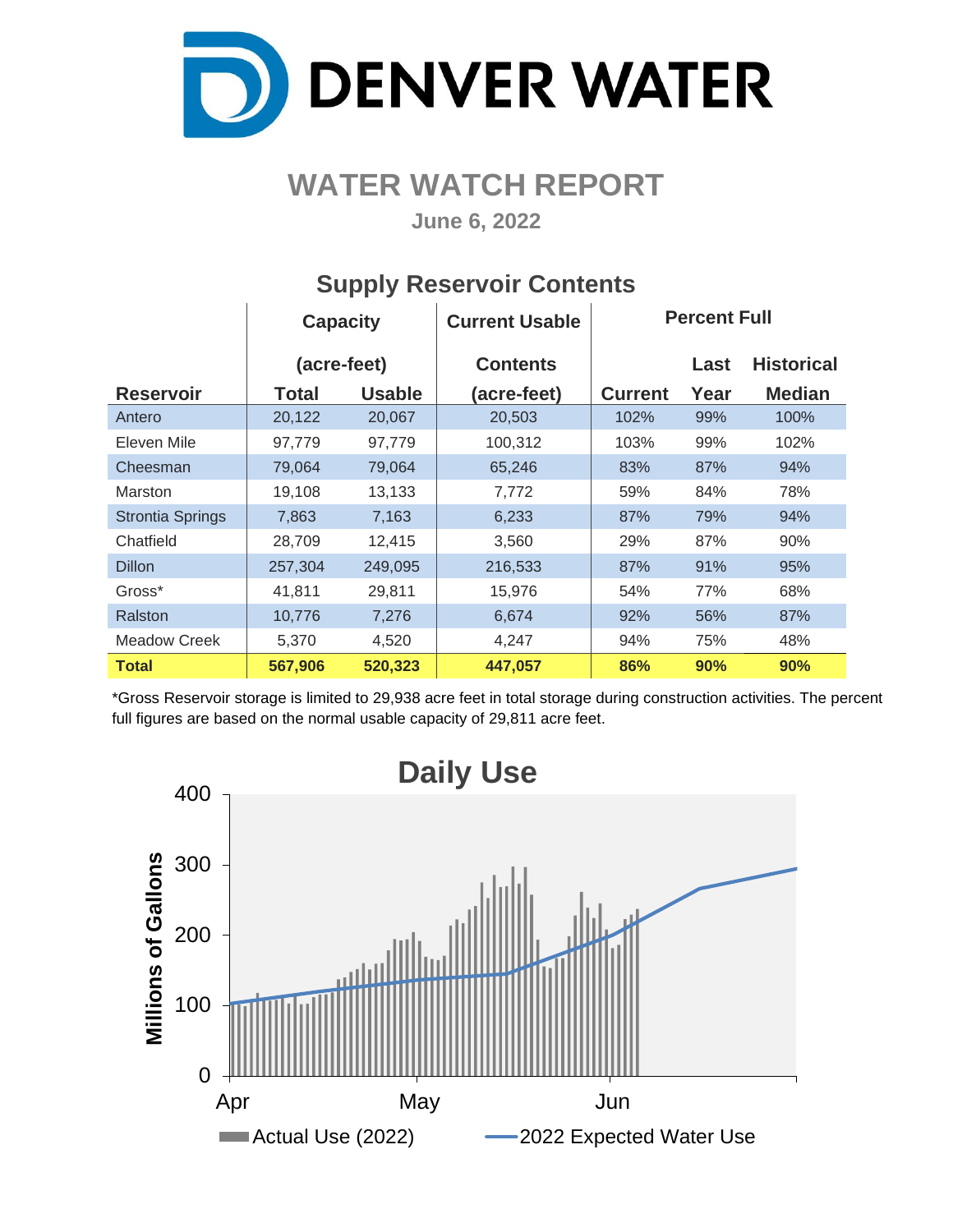#### **Supply Reservoir Contents**



Note: Denver Water forecasts seasonal reservoir storage contents under dry future weather, normal future weather and wet future weather scenarios.

Gross Reservoir storage is limited to 29,938 acre feet in total storage during construction activities. The percent full figures are based on the normal usable capacity of 29,811 acre feet.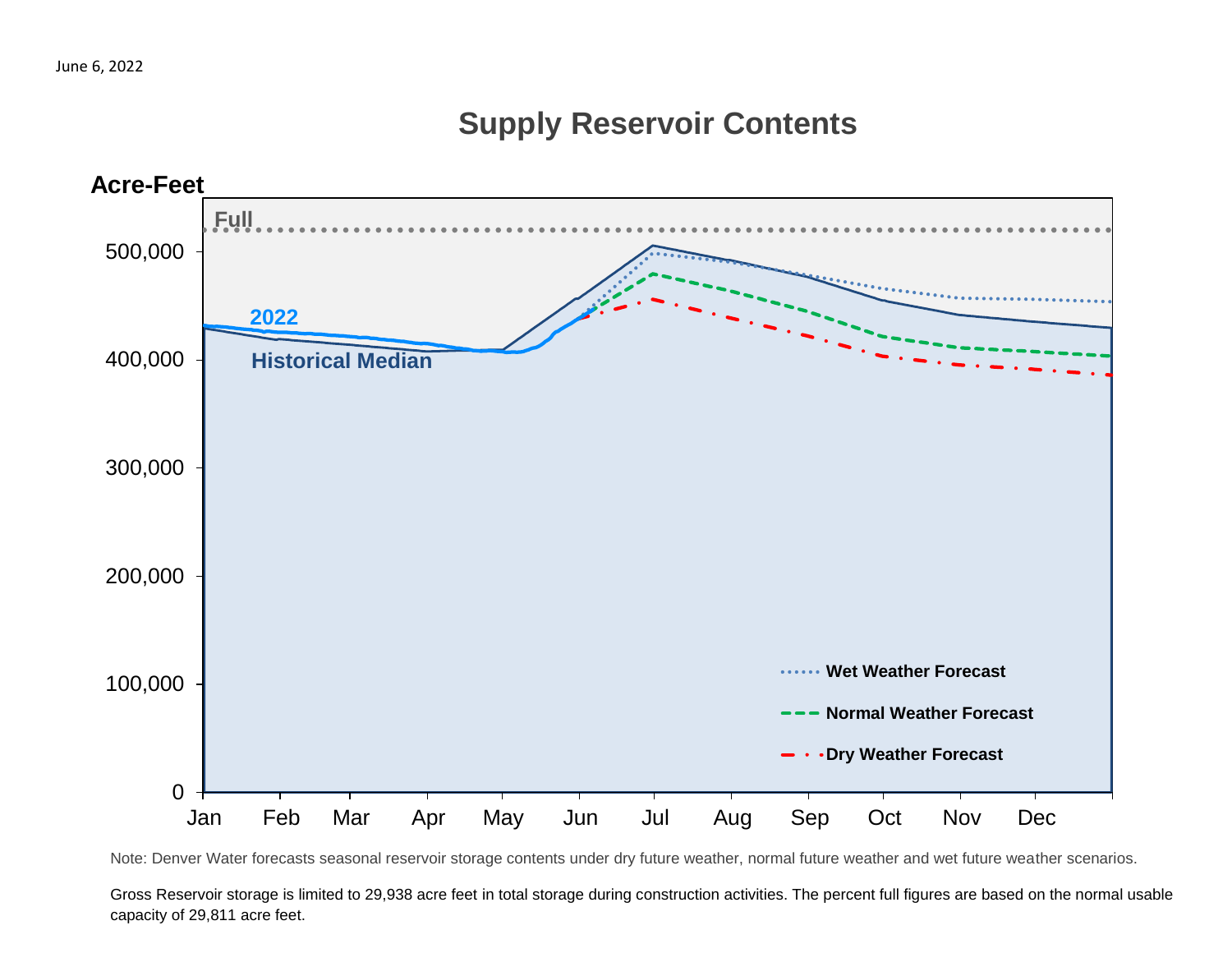# 2.5 □ Average Monthly Total **Z** Normal Month to Date ■2022 Month to Date 2.0 1.5 Inches 1.0 0.5 Ss Marian Demonds Marian Per 0.0 Eleven Mile<br>Cheesinan Ennan Roberts Tunnel Raliston<br>Morfat Ho Dillon<br>Villiams<br><sup>Terns Fort</sup> Gross

## **June Precipitation**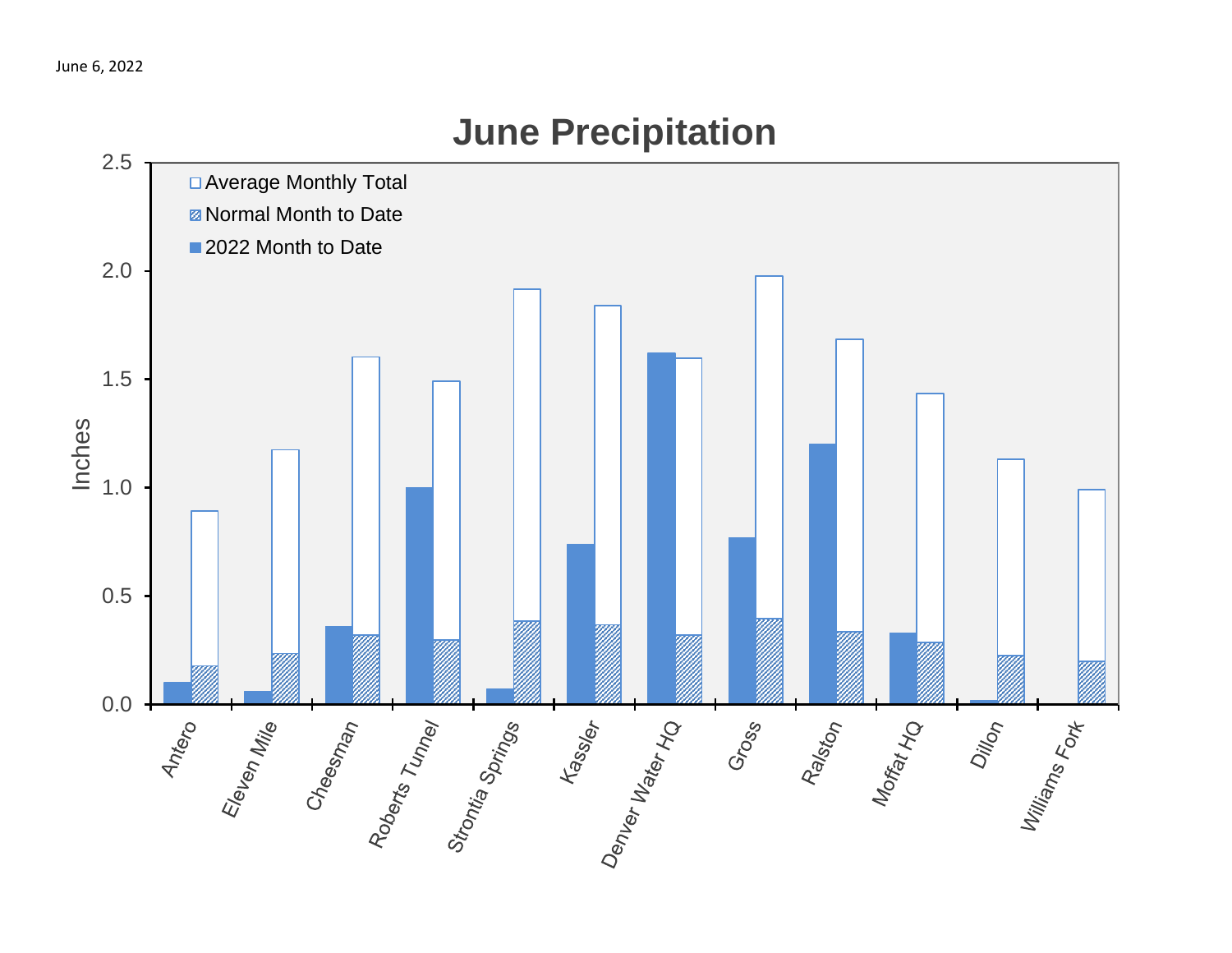

Data are from the 7 Snotel stations above Denver Water's Upper South Platte diversion

#### **Snowpack: Colorado River Watershed**



#### **Snowpack: South Platte River Watershed**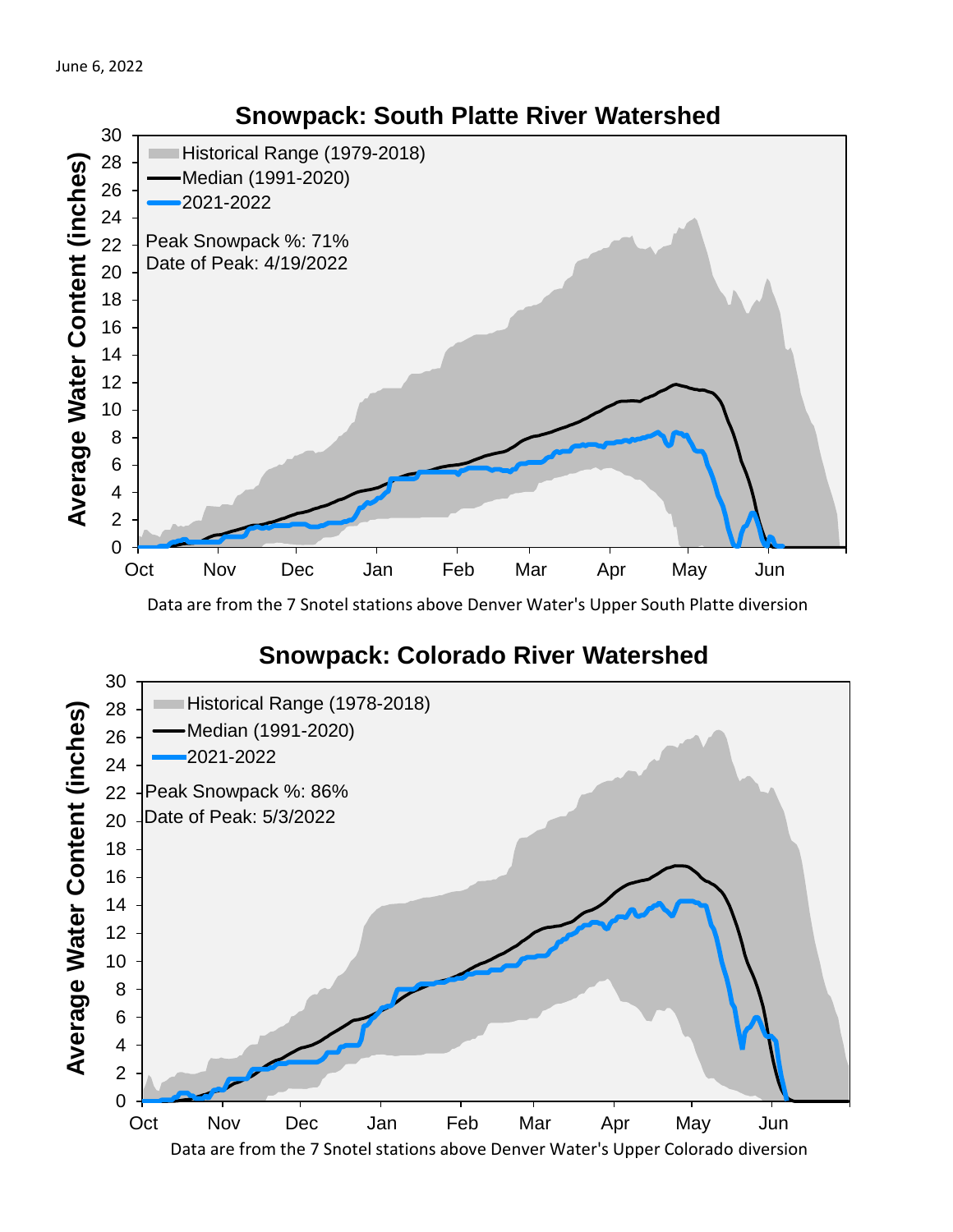

#### **CUMULATIVE PRECIPITATION: COLORADO RIVER WATERSHED**



Data are from the 7 SNOTEL stations above Denver Water's Upper Colorado diversion facilities.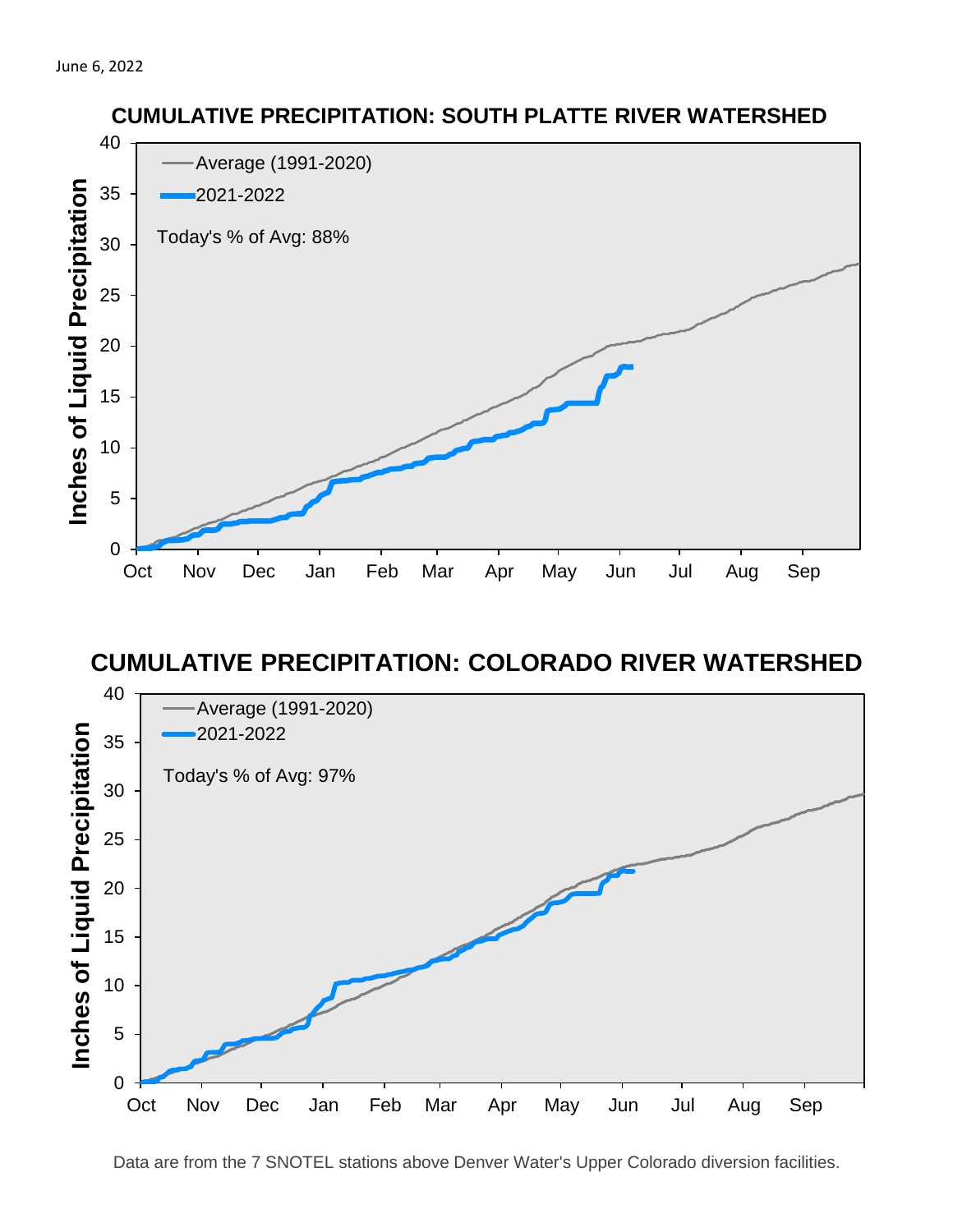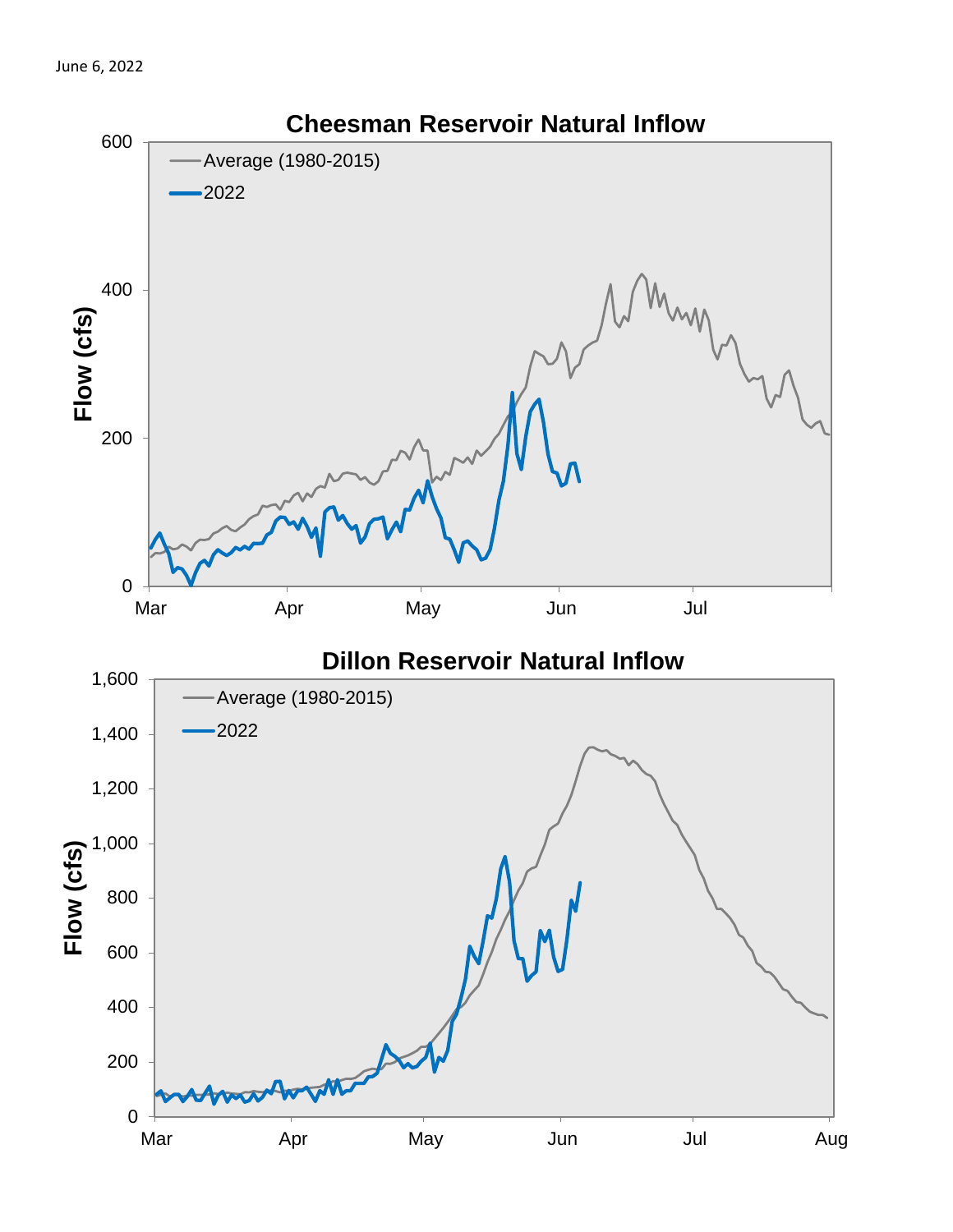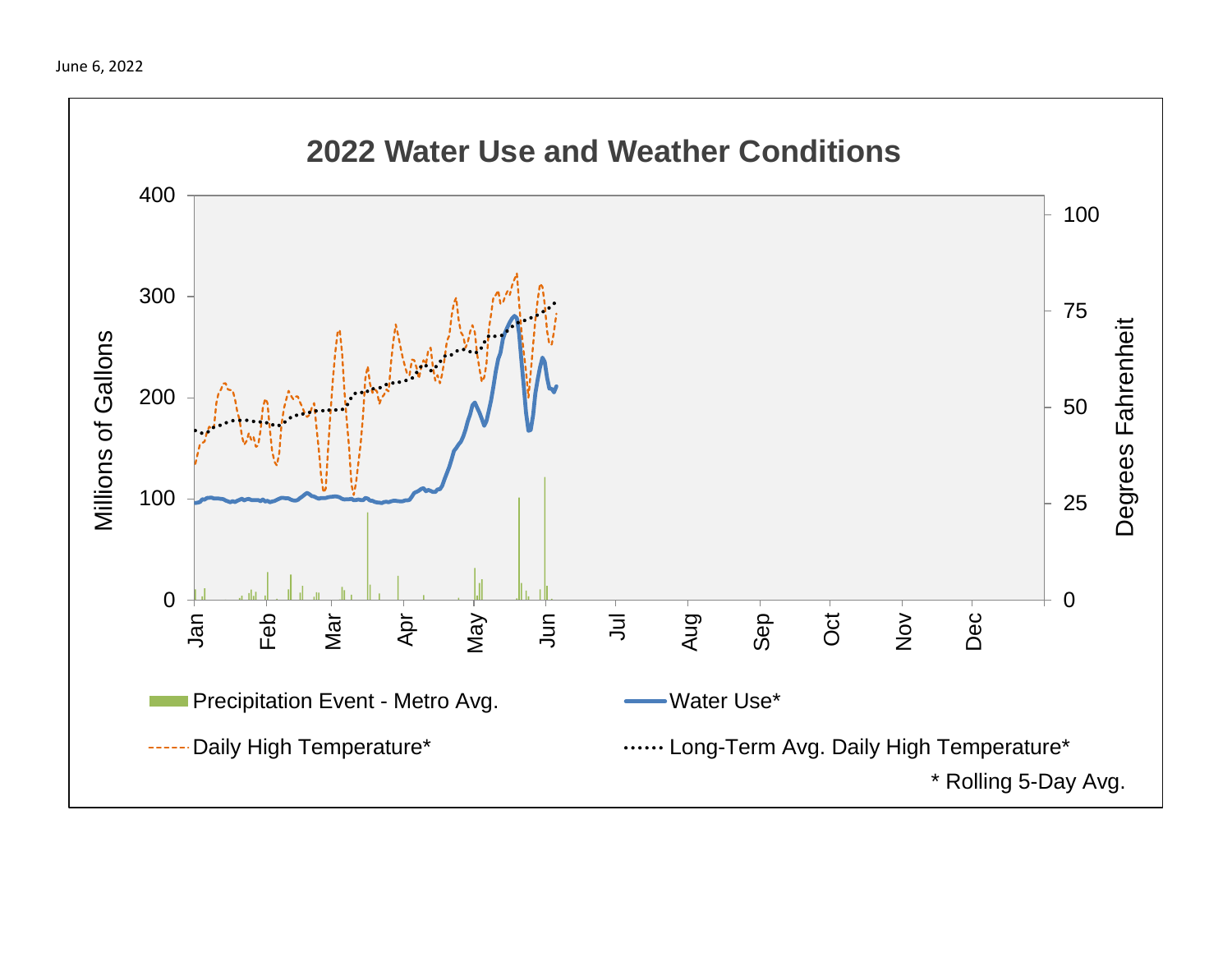| <b>Denver Water Use and Reservoir Contents 2022</b>   |                     |            |            |            |            |            |         |     |     |     |     |     |     |                |
|-------------------------------------------------------|---------------------|------------|------------|------------|------------|------------|---------|-----|-----|-----|-----|-----|-----|----------------|
|                                                       |                     | Jan        | Feb        | Mar        | Apr        | May        | Jun     | Jul | Aug | Sep | Oct | Nov | Dec | <b>YTD-Avg</b> |
| Predicted End-of-Month Supply Reservoir               |                     |            |            |            |            |            | 471,000 |     |     |     |     |     |     |                |
| Contents (Full = $518,449$ AF)                        |                     |            |            |            |            |            |         |     |     |     |     |     |     |                |
| Actual End-of-Month Supply Reservoir<br>Contents (AF) |                     | 425,595    | 421,903    | 415,083    | 407,905    | 438,115    |         |     |     |     |     |     |     |                |
| Actual % Full                                         |                     | 82%        | 81%        | 80%        | 79%        | 85%        |         |     |     |     |     |     |     |                |
| Historical Median % Full                              |                     | 81%        | 80%        | 79%        | 79%        | 88%        | 98%     | 95% | 92% | 88% | 85% | 84% | 83% |                |
| 2022 Expected Daily Use (MG)                          |                     | 105        | 104        | 102        | 120        | 157        | 257     | 298 | 292 | 270 | 158 | 105 | 101 | 122            |
| Actual Daily Use (MG)                                 | $\mathbf{1}$        | 92         | 98         | 102        | 102        | 192        | 182     |     |     |     |     |     |     |                |
|                                                       | $\overline{c}$      | 100        | 95         | 101        | 102        | 169        | 186     |     |     |     |     |     |     |                |
|                                                       | 3                   | 100        | 100        | 101        | 99         | 166        | 223     |     |     |     |     |     |     |                |
|                                                       | 4                   | 105        | 105        | 100        | 109        | 165        | 229     |     |     |     |     |     |     |                |
|                                                       | 5                   | 99         | 97         | 95         | 118        | 171        | 237     |     |     |     |     |     |     |                |
|                                                       | 6<br>$\overline{7}$ | 101<br>100 | 103<br>100 | 100<br>102 | 108<br>107 | 214<br>222 |         |     |     |     |     |     |     |                |
|                                                       | 8                   | 101        | 100        | 101        | 108        | 217        |         |     |     |     |     |     |     |                |
|                                                       | 9                   | 101        | 102        | 103        | 112        | 236        |         |     |     |     |     |     |     |                |
| D                                                     | 10                  | 99         | 98         | 88         | 103        | 241        |         |     |     |     |     |     |     |                |
| Α                                                     | 11                  | 100        | 97         | 100        | 115        | 275        |         |     |     |     |     |     |     |                |
| Υ                                                     | 12                  | 98         | 96         | 105        | 102        | 253        |         |     |     |     |     |     |     |                |
|                                                       | 13                  | 101        | 99         | 98         | 103        | 285        |         |     |     |     |     |     |     |                |
| O                                                     | 14                  | 93         | 105        | 102        | 112        | 268        |         |     |     |     |     |     |     |                |
| F                                                     | 15                  | 96         | 108        | 99         | 116        | 269        |         |     |     |     |     |     |     |                |
|                                                       | 16                  | 96         | 105        | 97         | 116        | 297        |         |     |     |     |     |     |     |                |
| М                                                     | 17                  | 103        | 106        | 96         | 118        | 273        |         |     |     |     |     |     |     |                |
| O                                                     | 18                  | 96         | 106        | 97         | 137        | 297        |         |     |     |     |     |     |     |                |
| N                                                     | 19                  | 100        | 98         | 96         | 140        | 257        |         |     |     |     |     |     |     |                |
| T                                                     | 20                  | 100        | 99         | 97         | 148        | 194        |         |     |     |     |     |     |     |                |
| н                                                     | 21                  | 102        | 102        | 96         | 152        | 156        |         |     |     |     |     |     |     |                |
|                                                       | 22                  | 95         | 100        | 94         | 160        | 153        |         |     |     |     |     |     |     |                |
|                                                       | 23                  | 102        | 102        | 102        | 151        | 167        |         |     |     |     |     |     |     |                |
|                                                       | 24                  | 102        | 102        | 98         | 159        | 167        |         |     |     |     |     |     |     |                |
|                                                       | 25                  | 95         | 99         | 93         | 160        | 198        |         |     |     |     |     |     |     |                |
|                                                       | 26                  | 101        | 103        | 101        | 178        | 228        |         |     |     |     |     |     |     |                |
|                                                       | 27                  | 94         | 104        | 97         | 194        | 262        |         |     |     |     |     |     |     |                |
|                                                       | 28                  | 103        | 103        | 102        | 192        | 239        |         |     |     |     |     |     |     |                |
|                                                       | 29                  | 96         |            | 96         | 194        | 224        |         |     |     |     |     |     |     |                |
|                                                       | 30                  | 102        |            | 92         | 204        | 245        |         |     |     |     |     |     |     |                |
|                                                       | 31                  | 91         |            | 101        |            | 208        |         |     |     |     |     |     |     |                |
| <b>Monthly Average</b>                                |                     | 99         | 101        | 98         | 134        | 223        | 211     |     |     |     |     |     |     | 134            |
| % of 2022 Expected Daily Use                          |                     | 94%        | 97%        | 97%        | 112%       | 142%       | 82%     |     |     |     |     |     |     | 110%           |

#### Notes: 1) "AF" denotes acre-feet. "MG" denotes million gallons. 2) Expected Daily Use is based on historical use with normal weather conditions. 3) The predicted end-of-month supply reservoir contents figures assume normal weather after June 6<sup>th</sup>, 2022. 4) The differences between predicted and actual end-of-month supply reservoir contents are the result of normal estimation error of daily use, supply, evaporation, carriage losses and raw water deliveries. 5) Predicted supply reservoir contents last updated on June 6<sup>th</sup>, 2022. 6) Daily water figures are subject to change.